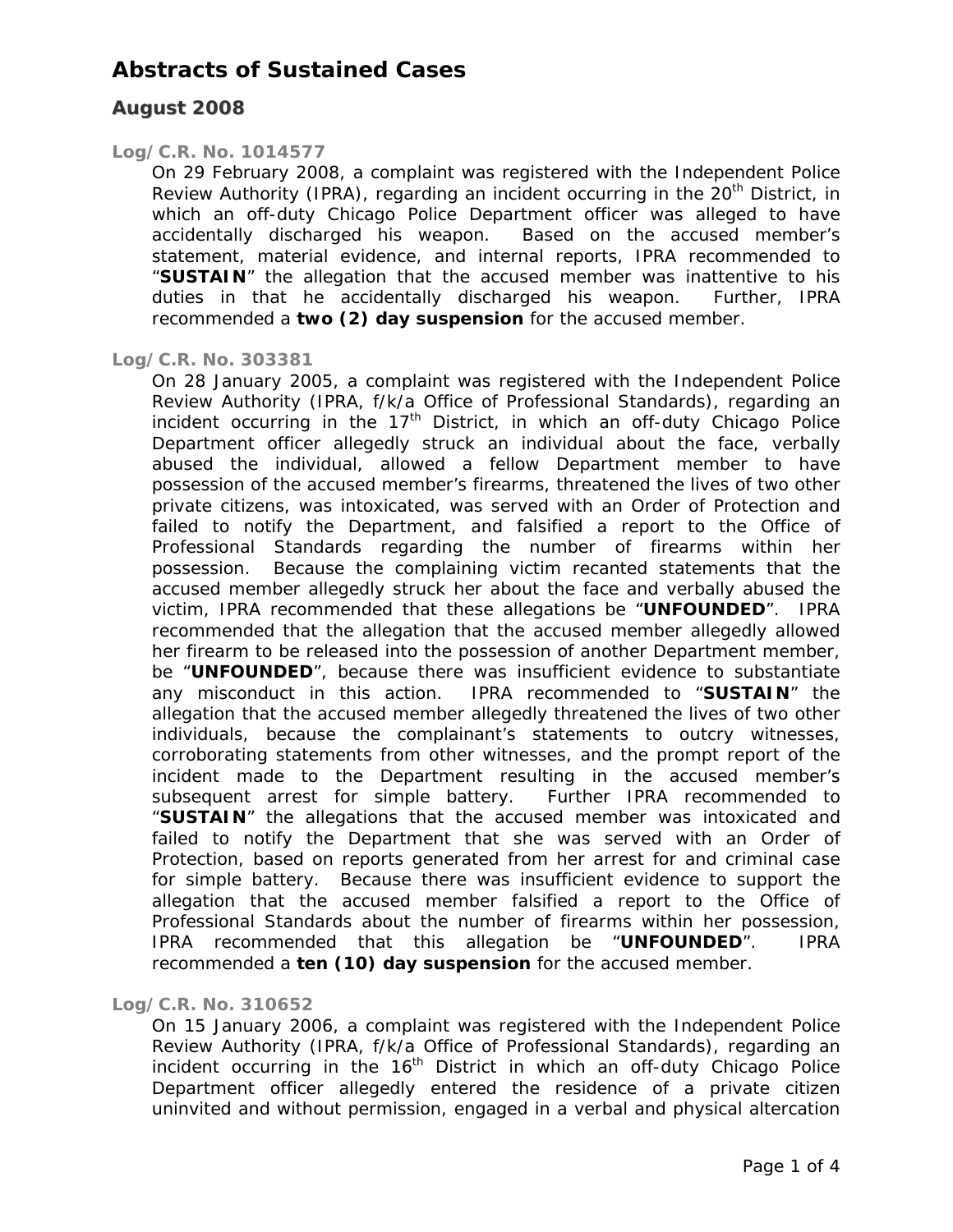### **August 2008**

with the residents of the home which resulted in the accused member's arrest for Domestic Battery, and that the accused member was allegedly intoxicated. Based on corroborating witness statements, IPRA recommended to "**SUSTAIN**" the allegation that the accused member entered a private residence uninvited and without permission. Further based on reports generated from the subsequent arrest of the accused member for domestic battery, IPRA recommended to "**SUSTAIN**" the allegation that the accused engaged in a verbal and physical altercation with the residents of the home. Lastly, based on the results of the breathalyzer registered double the legal limit, IPRA recommended to "**SUSTAIN**" the allegation that the accused member was intoxicated. IPRA recommended a **five (5) day suspension** for the accused member.

#### *Log/C.R. No. 1015341*

On 30 March 2008, a complaint was registered with the Independent Police Review Authority, regarding an incident occurring in the  $19<sup>th</sup>$  District in which an off-duty Chicago Police Department probationary police officer allegedly engaged in an unjustified physical altercation with the victim. It was further alleged that the accused member was intoxicated and had unregistered firearms in his home. Based on corroborating statements from the victim and the accused member, photographs of the victim's injuries, and OEMC transmissions recording the alleged altercation, IPRA recommended to "**SUSTAIN**" the allegation that the accused member engaged in an unjustified physical altercation with the victim. Because the accused member failed a field sobriety test and the results of a breathalyzer revealed that his blood alcohol content was above the legal limit, IPRA recommended to "**SUSTAIN**" the allegation that the accused member was intoxicated. Lastly, based on test results of further physical evidence gathered at the scene, IPRA recommended to "**SUSTAIN**" the allegation that the accused member had unregistered weapons in his home. Prior to IPRA completing its investigation, CPD separated the probationary officer from employment with CPD. At the conclusion of its investigation, IPRA noted the outcome of "**SEPARATION**" for the accused member.

#### *Log/C.R. No. 1002368*

On 01 January 2007, a complaint was registered with the Independent Police Review Authority (IPRA, f/k/a Office of Professional Standards), regarding an incident occurring in the  $4<sup>th</sup>$  District, in which an off-duty Chicago Police Department allegedly struck an individual in the mouth, shoved her to the ground, grabbed her hair, and kicked her about the ribs and abdomen. It was further alleged that the accused member verbally abused a superior officer and other responding officers to the scene of the incident, disobeyed a direct order given by the superior officer, was insubordinate and disrespectful to the superior officer, was intoxicated and was in possession of a firearm while intoxicated. Although the complaining victim submitted a drop complaint request, based on her initial report and statements to responding officers, witnesses and hospital staff, IPRA recommended to "**SUSTAIN**" the allegation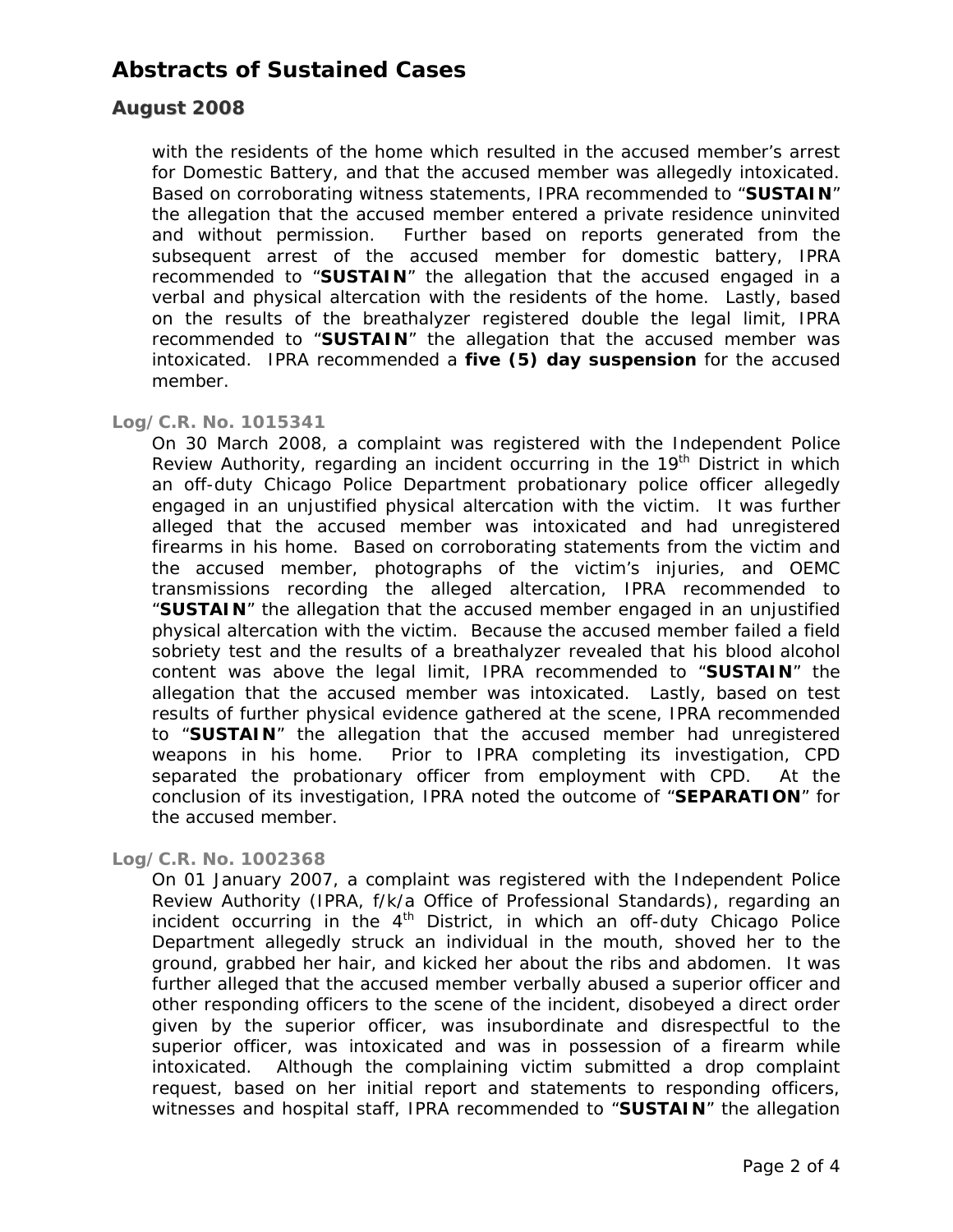### **August 2008**

that the accused member struck her in the mouth, shoved her to the ground, grabbed her hair, and kicked her about the ribs and abdomen. Based on the accused member's admissions and corroborating witness statements, IPRA recommended to "**SUSTAIN**" the allegations that the accused member was verbally abusive, insubordinate and disrespectful to a superior officer. Further, IPRA recommended to "**SUSTAIN**" the allegation that the accused member disobeyed the direct order of a superior officer, based on corroborating witness statements. Because of the accused member's admissions, witness statements from the responding officers, and the results of a urine specimen which tested above the legal limit, IPRA recommended to "**SUSTAIN**" the allegation that the accused member was intoxicated; and lastly, because of corroborating witness statements, IPRA recommended to "**SUSTAIN**" the allegation that the accused member was in possession of a loaded firearm while intoxicated. In addition, IPRA recommended to "**SUSTAIN**" further allegations that the accused member's actions brought discredit and/or disrepute to the Department, violated the law, and that the accused member provided a false report/statement to the Office of Professional Standards about incident. IPRA recommended **separation from the Department** for the accused member.

#### *Log/C.R. No. 1005000*

On 18 April 2007, a complaint was registered with the Independent Police Review Authority (IPRA, f/k/a Office of Professional Standards) regarding an incident occurring in the  $14<sup>th</sup>$  District, in which an on-duty Chicago Police Department officer allegedly kicked an individual in the chest, directed profanity at him, failed to complete a Field Contact Card and a Tactical Response Report. It was further alleged that an on-duty probationary police officer had knowledge of misconduct on the part of a Department member and failed to report it; that an on-duty Chicago Police Department sergeant also had knowledge of this misconduct and failed to conduct a complete and thorough investigation; and that a separate on-duty Chicago Police Department sergeant failed to initiate a complaint on behalf of two complainants, allowed two officers to escort one of the complainants out of the station, and directed profanities at said individuals. Based on videotape footage of the incident, IPRA recommended to "**SUSTAIN**" the allegation that the accused officer kicked one of the complainants in the chest. Because witness statements and admissions of the accused officer corroborated the allegation that the officer directed profanities at the complainant, IPRA recommended to "**SUSTAIN**" this allegation. Also, based on the accused officer's admissions, IPRA recommended to "**SUSTAIN**" the allegations that he failed to complete a Field Contact Card and a Tactical Response Report. In addition, the accused member was cited with violating Rule 6, "Disobedience of an order or directive, whether written or oral"; Rule 14 for providing a false report to the Office of Professional Standards; and Rule 2, because his actions brought disrepute and/or discredit to the Department. The videotape footage of the incident did not support the allegation that the accused probationary police officer had knowledge of the misconduct and failed to report it, therefore IPRA recommended that this allegation be deemed "**UNFOUNDED**". Because of